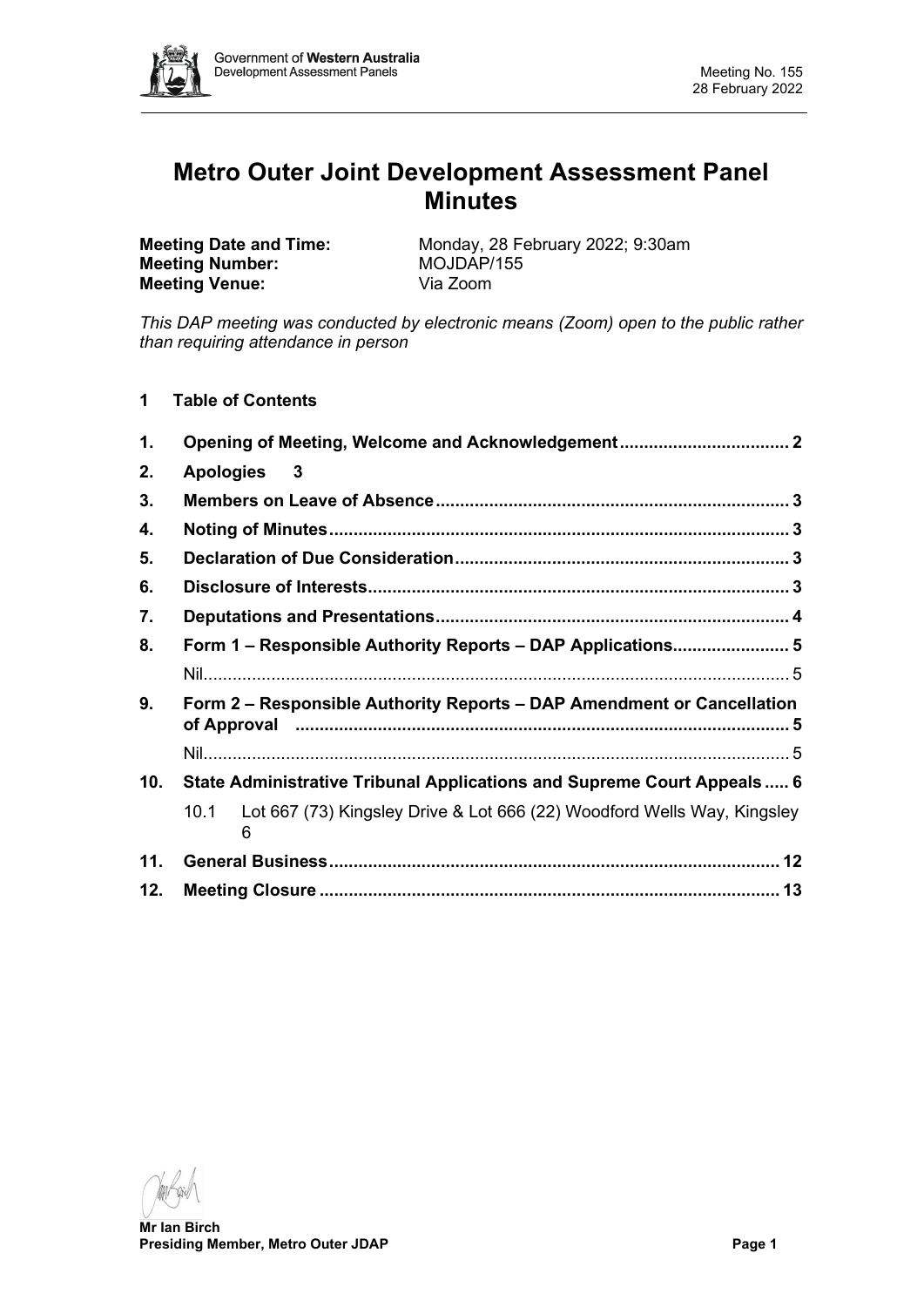

# **Attendance**

# **DAP Members**

Mr Ian Birch (Presiding Member) Mr Tony Arias (Deputy Presiding Member) Mr Jason Hick (Third Specialist Member) Cr Nige Jones (Local Government Member, City of Joondalup) Cr Tom McLean (Local Government Member, (City of Joondalup)

## **Officers in attendance**

Mr Tim Thornton (City of Joondalup) Mr Chris Leigh (City of Joondalup)

# **Minute Secretary**

Ms Adele McMahon (DAP Secretariat) Ms Samantha Hansen (DAP Secretariat)

## **Applicants and Submitters**

Mr Michael Willcock (Taylor Burrell Barnett) Mr Trent Fleskens (Strategic Property Group) Ms Bianca Sandri (Urbanista Town Planning) Mr Brett Dorney Ms Anna Holloway (Insite Architecture) Mr Tim Reynolds (Herring Storer) Mr Walt Coulston (CK Group) Mr Craig Wallace (Lavan) Mr Trent Will (Taylor Burrell Barnett) Mr David Wilkins (i3 Consulting) Mr Chris Lawrence (Nature Play Solutions) Mr Eddie Legg Mr Drew Templar Ms Suzanne Apps

## **Members of the Public / Media**

There were 18 members of the public in attendance.

## <span id="page-1-0"></span>**1. Opening of Meeting, Welcome and Acknowledgement**

The Presiding Member declared the meeting open at 9:38am on 28 February 2022 and acknowledged the traditional owners and paid respect to Elders past and present of the land on which the meeting was being held.

The Presiding Member announced the meeting would be run in accordance with the DAP Standing Orders 2020 under the *Planning and Development (Development Assessment Panels) Regulations 2011.*

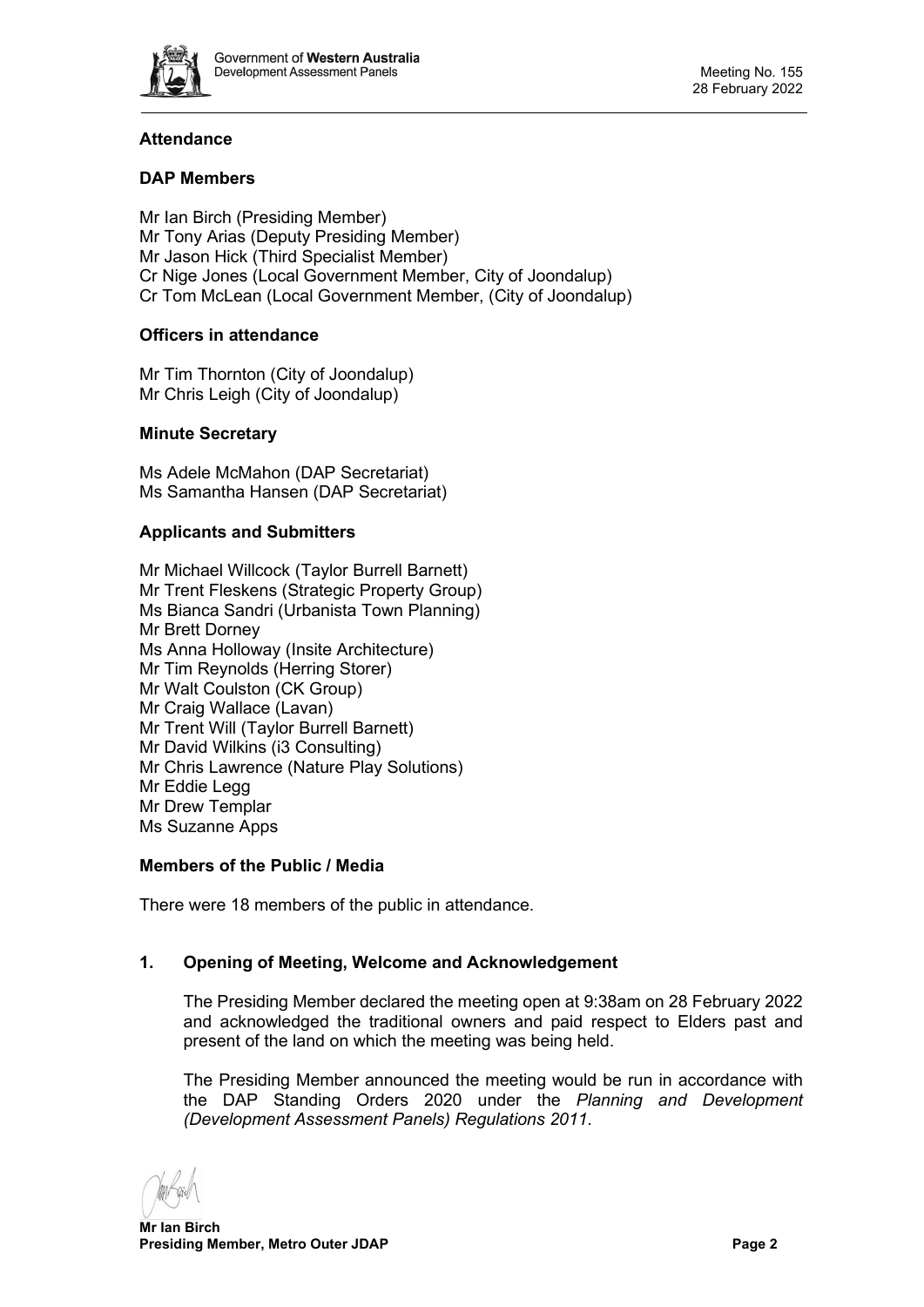

# **1.1 Announcements by Presiding Member**

The Presiding Member advised that in accordance with Section 5.16 of the DAP Standing Orders 2020 which states *'A person must not use any electronic, visual or audio recording device or instrument to record the proceedings of the DAP meeting unless the Presiding Member has given permission to do so.',* the meeting would not be recorded.

This meeting was convened via electronic means (Zoom). Members were reminded to announce their name and title prior to speaking.

#### <span id="page-2-0"></span>**2. Apologies**

Ms Sheryl Chaffer, Deputy Presiding Member

#### <span id="page-2-1"></span>**3. Members on Leave of Absence**

DAP Member, Ms Sheryl Chaffer has been granted leave of absence by the Director General for the period of 16 February 2022 to 2 March 2022 inclusive.

#### <span id="page-2-2"></span>**4. Noting of Minutes**

DAP members noted that signed minutes of previous meetings are available on the [DAP website.](https://www.dplh.wa.gov.au/about/development-assessment-panels/daps-agendas-and-minutes)

#### <span id="page-2-3"></span>**5. Declaration of Due Consideration**

The Presiding Member noted that an addendum to the agenda was published to include details of a DAP direction for further information and responsible authority response in relation to Item 10.1, received on 23 February 2022.

All members declared that they had duly considered the documents.

#### <span id="page-2-4"></span>**6. Disclosure of Interests**

DAP Member, Cr Tom McLean (Local Government Member, City of Joondalup), declared an Impartiality Interest in item 10.1. Cr McLean declared that Mr Tony Arias, A/Deputy Presiding Member is known to him as he was the CEO of the Tamala Park Regional Council when Cr McLean was the City of Joondalup representative on the same council.

In accordance with section 6.2 and 6.3 of the DAP Standing Orders 2020, the Presiding Member determined that the member listed above, who had disclosed an Impartiality Interest, was permitted to participate in the discussion and voting on the item.

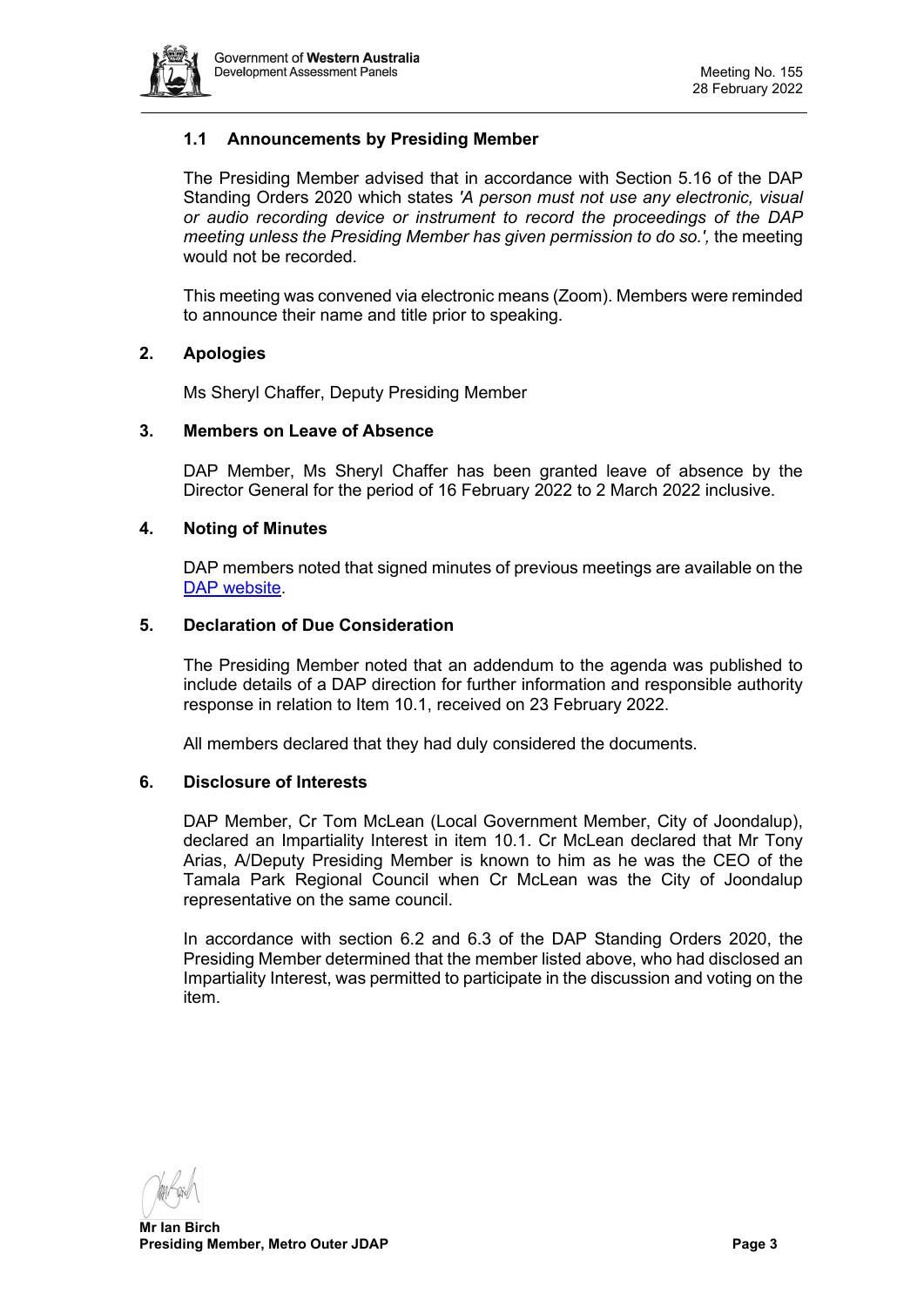

In accordance with section 2.4.10 of the DAP Code of Conduct 2017, DAP Member, Mr Ian Birch, declared that he participated in a State Administrative Tribunal process in relation to the application at item 10.1. However, under section 2.1.3 of the DAP Code of Conduct 2017, Mr Ian Birch acknowledged that he is not bound by any confidential discussions that occurred as part of the mediation process and undertakes to exercise independent judgment in relation to any DAP applications before him, which will be considered on its planning merits.

In accordance with section 2.4.6 of the DAP Code of Conduct 2017, DAP members participated in a site visit for the application at item 10.1 prior to the DAP Meeting.

## <span id="page-3-0"></span>**7. Deputations and Presentations**

- **7.1** Mr Eddie Legg addressed the DAP in support of the recommendation and against the application at Item 10.1.
- **7.2** Mr Drew Templar addressed the DAP in support of the recommendation and against the application at Item 10.1 and responded to questions from the panel.
- **7.3** Mr Brett Dorney addressed the DAP in support of the recommendation and against the application at Item 10.1 and responded to questions from the panel.
- **7.4** Ms Suzanne Apps addressed the DAP in support of the recommendation and against the application at Item 10.1 and responded to questions from the panel.
- **7.5** Mr Trent Fleskens (Strategic Property Group) addressed the DAP against the recommendation but in support of the application at Item 10.1 and responded to questions from the panel.
- **7.6** Ms Bianca Sandri (Urbanista Town Planning) addressed the DAP against the recommendation and in support of the application at Item 10.1 and responded to questions from the panel.
- **7.7** Ms Anna Holloway (Insite Architects) addressed the DAP against the recommendation and in support of the application at Item 10.1 and responded to questions from the panel.
- **7.8** Mr Tim Reynolds (Herring Storer) addressed the DAP against the recommendation and in support of the application at Item 10.1 and responded to questions from the panel.
- **7.9** Mr Walt Coulston (CK Group) addressed the DAP against the recommendation and in support of the application at Item 10.1 and responded to questions from the panel.
- **7.10** Mr Craig Wallace (Lavan) addressed the DAP against the recommendation and in support of the application at Item 10.1 and responded to questions from the panel.

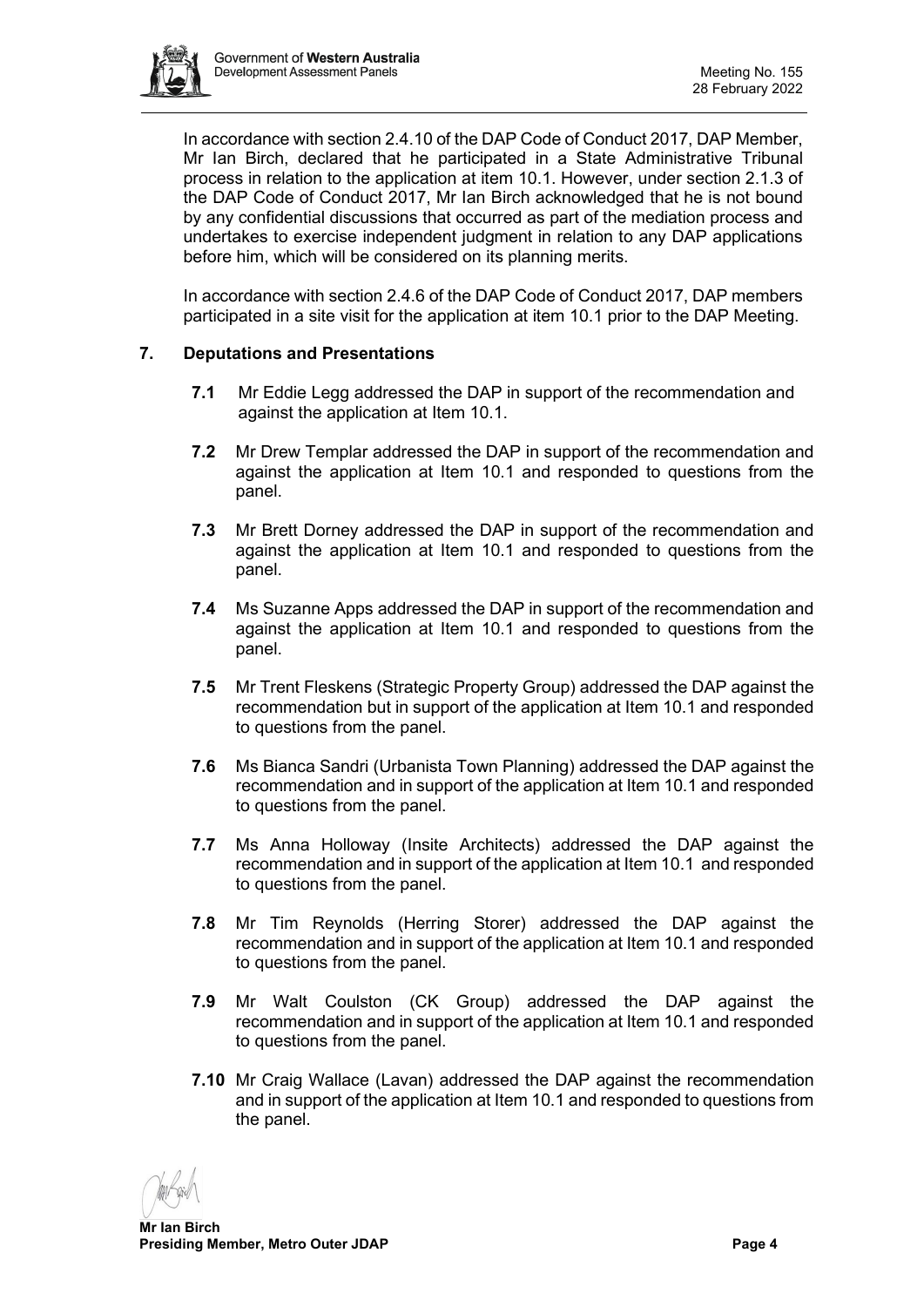

- **7.11** Mr Trent Will (Taylor Burrell Barnett) addressed the DAP against the recommendation and in support of the application at Item 10.1 and responded to questions from the panel.
- **7.12** Mr Chris Leigh (City of Joondalup) addressed the DAP in relation to the application at Item 10.1 and responded to questions from the panel.

#### **PROCEDURAL MOTION**

**Moved by: Cr Tom McLean <b>Seconded by:** Mr Tony Arias

That the meeting be adjourned for a period of 10 minutes.

*The meeting was adjourned at 12:13. The meeting was reconvened at 12:20.*

**The Procedural Motion was put and CARRIED UNANIMOUSLY.**

<span id="page-4-0"></span>**REASON:** To allow members a comfort break.

<span id="page-4-1"></span>**8. Form 1 – Responsible Authority Reports – DAP Applications**

Nil

<span id="page-4-2"></span>**9. Form 2 – Responsible Authority Reports – DAP Amendment or Cancellation of Approval**

<span id="page-4-3"></span>Nil

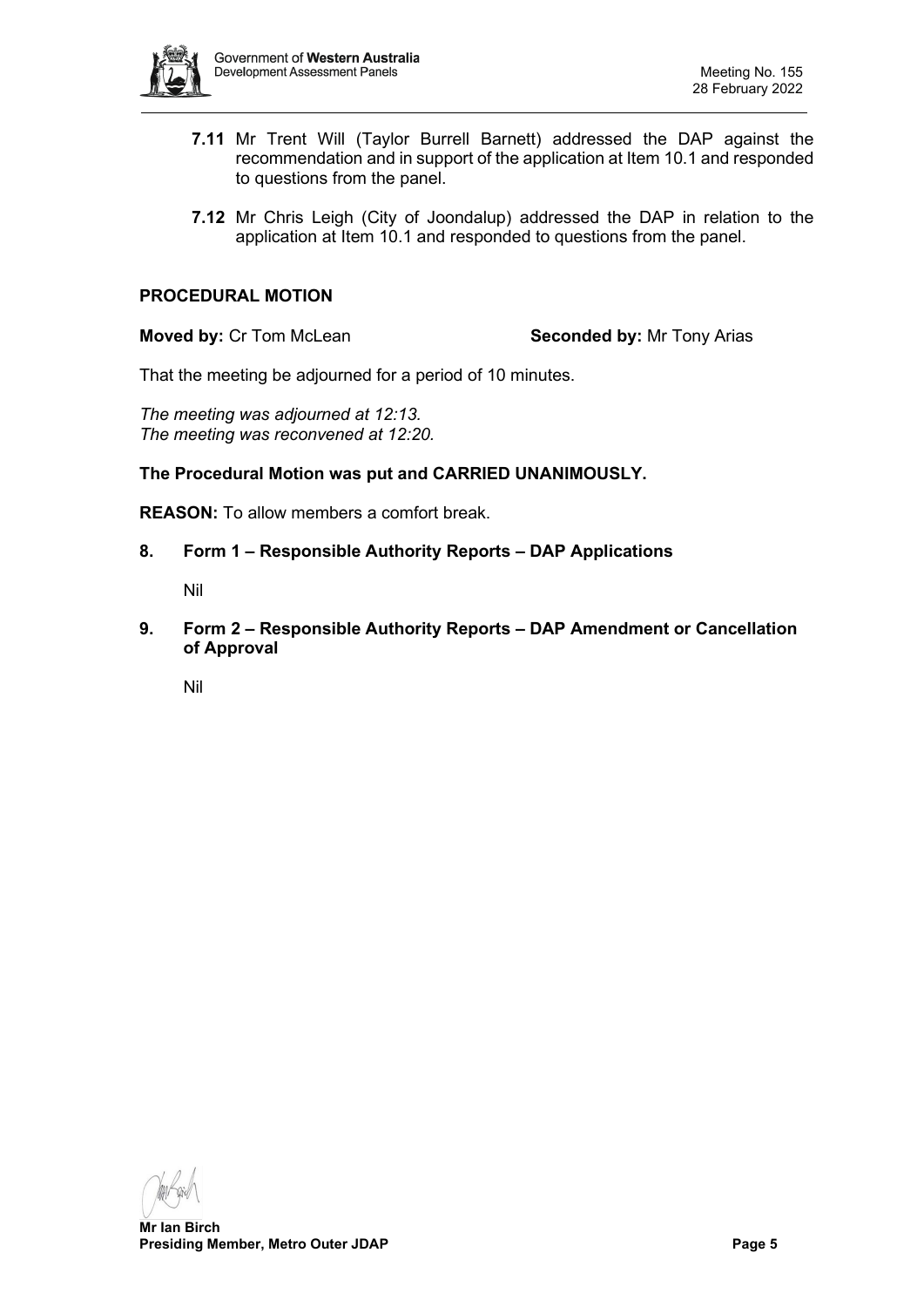

# <span id="page-5-0"></span>**10. State Administrative Tribunal Applications and Supreme Court Appeals**

## <span id="page-5-1"></span>**10.1 Lot 667 (73) Kingsley Drive & Lot 666 (22) Woodford Wells Way, Kingsley**

Development Description: Child Care Premises

- Summary of Modifications: Removal of the roof over the carpark resulting in a seven metre reduction in the length of the building facing Kingsley Drive.
	- Change from a flat roof design to a pitched roof, incorporating two roof pitches.
	- Modification of solid panelling on the upper floor northern elevation, to translucent panelling.
	- Reduction in the wall height from 7.6 metres to a maximum of 7.3 metres.
	- Relocation of the bin store to the southern side of the carpark, incorporated into the main building.
	- A reduction of children capacity onsite to 78 children (from 82 children).
	- Increase to the fence height abutting the northern and western sides of the carpark to 2.1 metres (from 1.8 metres).
	- Hours of operation reduced to 7.00am 6.30pm Monday to Friday (from 6.30am – 6.30pm Monday to Friday).
	- Reduction in the number of tandem parking bays from three to two.
		- Updated technical reports

Applicant: Taylor Burrell Barnett Responsible Authority: City of Joondalup DAP File No: DAP/21/02016

Owner: Regina Michelle Fisher and Sharon Leanne Reid

#### **REPORT RECOMMENDATION**

# **Moved by: Cr Tom McLean <b>Seconded by: NIL**

That the Metro Outer Joint Development Assessment Panel, pursuant to section 31 of the *State Administrative Tribunal Act 2004* in respect of SAT application DR 203 of 2021, resolves to:

**Reconsider** its decision dated 14 September 2021 and **VARY its** decision to refuse DAP Application reference DAP/21/02016 and amended plans (Attachment 2) in accordance with Clause 68 of Schedule 2 (Deemed Provisions) of the *Planning and Development (Local Planning Schemes) Regulations 2015* and the provisions of the City of Joondalup *Local Planning Scheme No. 3*, for the following reasons: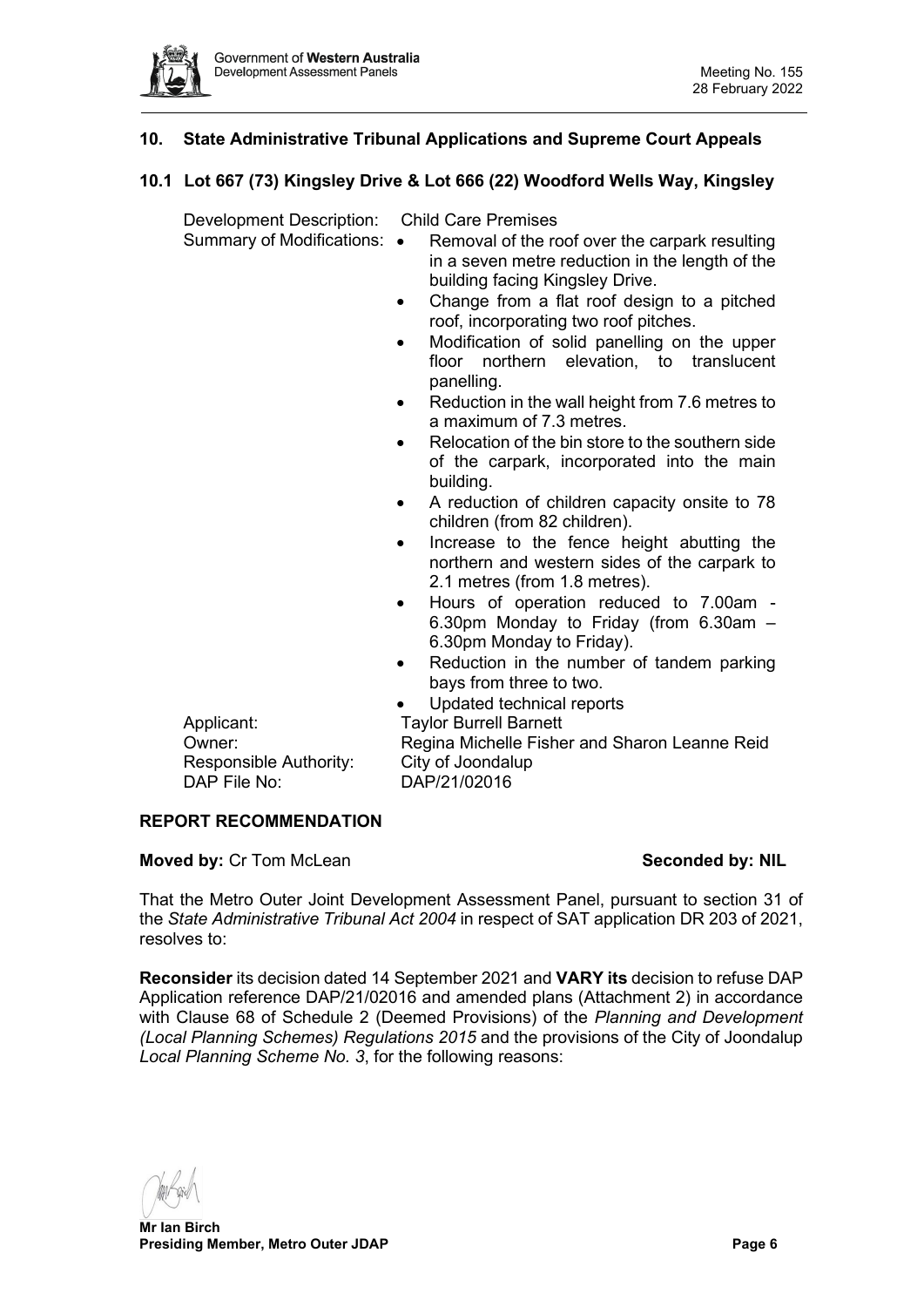

# **Reasons**

- 1. In accordance with Schedule 2, Clause 67(2)(g) of the *Planning and Development (Local Planning Scheme) Regulations 2015* the proposed development does not comply with the provisions of the City's *Child Care Premises Local Planning Policy*  as:
	- a. the proposed development does not directly adjoin a non-residential use on at least one boundary;
	- b. the proposed child care premises is for 78 children;
	- c. the car parking for the development is located such that it is likely to have a noise impact on surrounding residential properties;
	- d. the proposed hours of operation are likely to result in a noise impact on the amenity of adjoining residential properties.
- 2. The proposed development does not satisfy the matters to be considered under clause 67(2)(g), Schedule 2, Part 9 of the *Planning and Development (Local Planning Schemes) Regulations 2015.* Specifically, the development does not comply with the City's *Child Care Premises Local Planning Policy* as the proposed development will have an adverse impact on the amenity of adjoining residential properties due to the noise associated with the number of children proposed, the location of car parking and hours of operation.
- 3. The proposed development does not satisfy the matters to be considered under clause 67(2)(zc), Schedule 2, Part 9 of the *Planning and Development (Local Planning Schemes) Regulations 2015* as the proposed development does not adequately consider the advice of the Joondalup Design Review Panel.

## **The Report Recommendation LAPSED for want of a seconder.**

## **ALTERNATE MOTION**

#### **Moved by:** Mr Tony Arias **Seconded by:** Mr Jason Hick

That the Metro Outer JDAP, pursuant to section 31 of the *State Administrative Tribunal Act 2004* in respect of SAT application DR207 of 2021, resolves to:

**Reconsider** its decision dated 14 September 2021 and **SET ASIDE the decision and substitute a new** decision to approve DAP Application reference DAP/21/02016 and amended plans (Attachment 2) in accordance with Clause 68 of Schedule 2 (Deemed Provisions) of the *Planning and Development (Local Planning Schemes) Regulations 2015* and the provisions of the City of Joondalup *Local Planning Scheme No. 3*, subject to the following conditions:

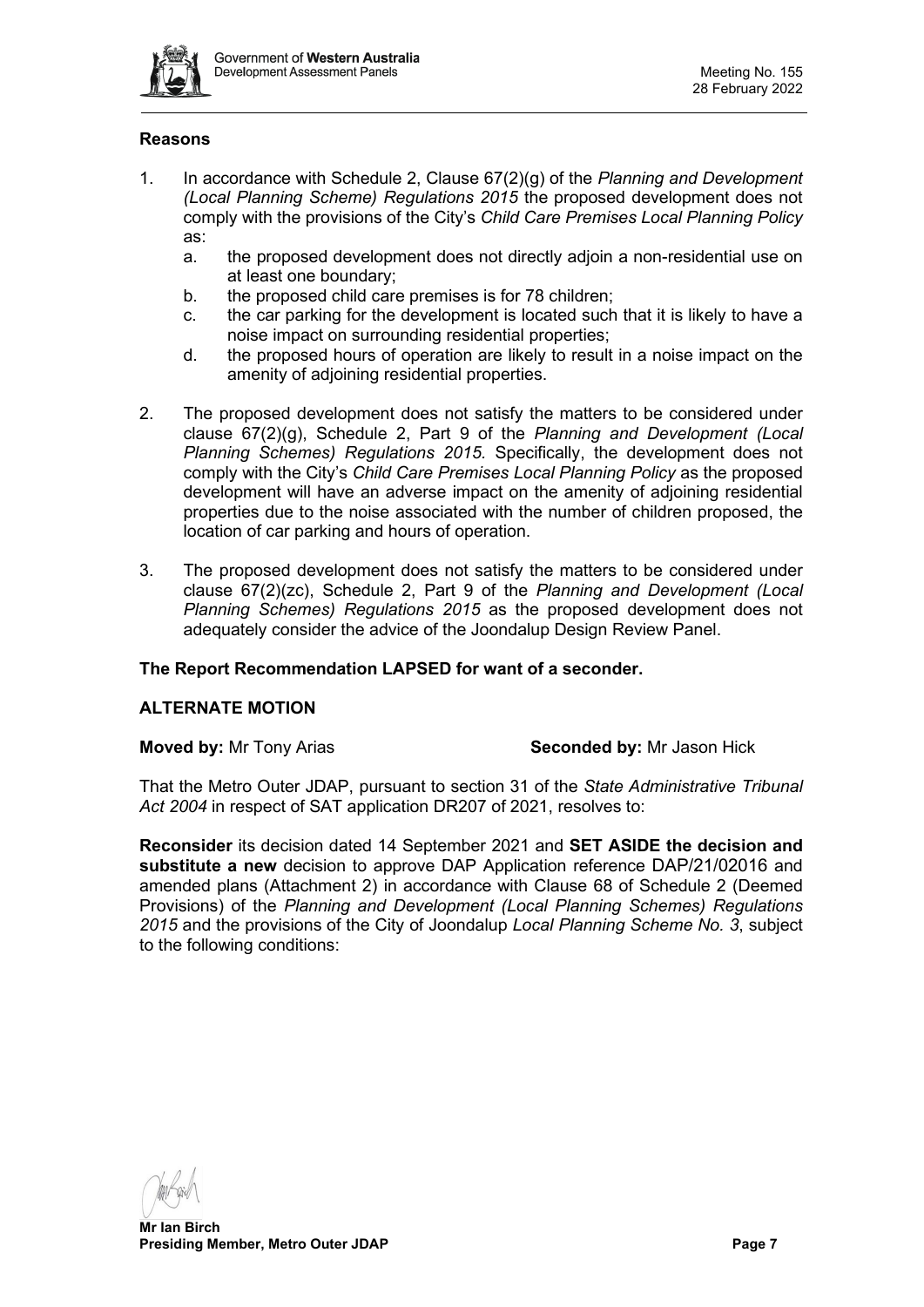

# **Conditions:**

- 1. Pursuant to clause 26 of the Metropolitan Region Scheme, this approval is deemed to be an approval under clause 24(1) of the Metropolitan Region Scheme.
- 2. This decision constitutes planning approval only and is valid for a period of four (4) years from the date of approval. If the subject development is not substantially commenced within the specified period, the approval shall lapse and be of no further effect.
- 3. This approval relates to the Child Care Premises and associated works only and development shall be in accordance with the approved plan(s), any other supporting information and conditions of approval. It does not relate to any other development on the lot.
- 4. The lots included shall be amalgamated prior to occupancy certification.
- 5. A maximum of 78 children and 13 staff on the premises at any one time.
- 6. The hours of operation for the centre shall be between 7:00am to 6.00pm Monday to Friday, and 8:00am to 1:00pm Saturdays. Staff are permitted on site up to 30 minutes before and after these operating hours.
- 7. Any parking prior to 7.00am shall be restricted to staff parking bays 14, 16, 22 and 23 in accordance with the recommendations of the Environmental Acoustic Assessment to the satisfaction of the City.
- 8. An Operations Management Plan, addressing the impact of noise on surrounding properties is to be submitted to, and approved by the City prior to occupation of the development. The operation of the Child Care Premises shall then be carried out in accordance with the approved Operations Management Plan.
- 9. A Waste Management Plan indicating the method of rubbish collection is to be submitted prior to the commencement of development and approved by the City prior to the development first being occupied and thereafter implemented to the satisfaction of the City.
- 10. A Construction Management Plan shall be submitted to and approved by the City prior to the commencement of development. The management plan shall include details regarding mitigation measures to address impacts associated with construction works and shall be prepared to the specification and satisfaction of the City. The construction works shall be undertaken in accordance with the approved Construction Management Plan.
- 11. A full schedule of colours and materials for all exterior parts to the development (including retaining walls and fencing) shall be submitted to and approved by the City prior to the commencement of development. Development shall be in accordance with the approved schedule and all external materials and finishes shall be maintained to a high standard, including being free of vandalism, to the satisfaction of the City.

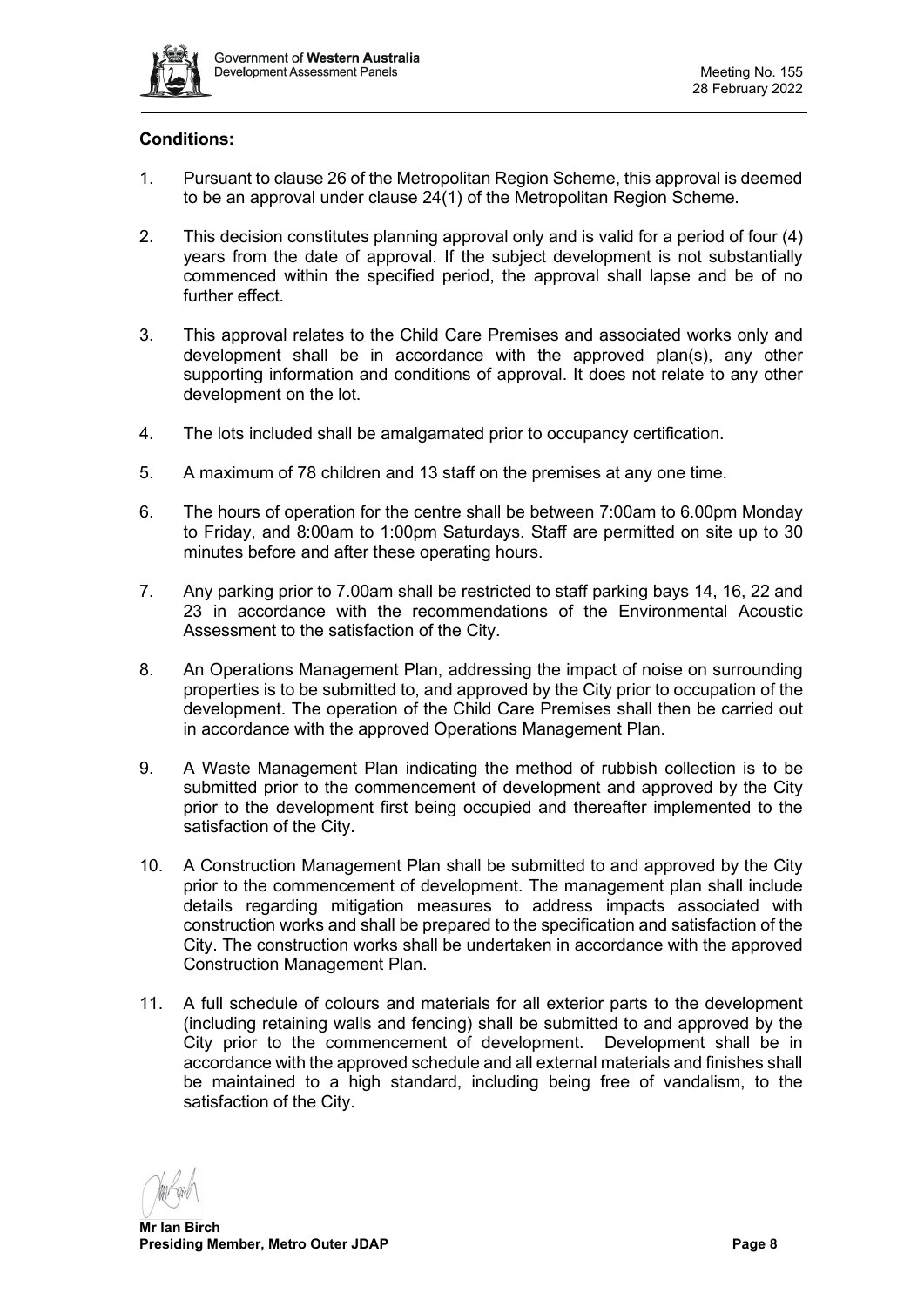

- 12. Any proposed building plant and equipment, including the air conditioning units, piping, ducting and water tanks shall be located so as to minimise any visual and noise impact on surrounding landowners, and screened from view from the street, and where practicable from adjoining buildings. Details shall be submitted to and approved by the City prior to the commencement of development. Development shall be in accordance with these approved details.
- 13. Detailed landscaping plans shall be submitted to the City for approval prior to the commencement of development. These landscaping plans are to indicate the proposed landscaping treatment(s) of the subject site and the adjoining road verge(s), and shall:
	- a. Provide landscaping that discourages the parking of vehicles within the verge;
	- b. Include a tree within the landscaping strip between car bay 23 and the verge;
	- c. Provide details of the play equipment and shade structures within the outdoor play area, incorporating minimum concrete or brick paved areas;
	- d. Provide all details relating to paving and treatment of verges;
	- e. Be drawn at an appropriate scale of either 1:100, 1:200 or 1:500;
	- f. Show spot levels and/or contours of the site;
	- g. Be based on water sensitive urban design principles to the satisfaction of the City;
	- h. Be based on Designing out Crime principles to the satisfaction of the City;
	- i. Show all irrigation design details.
- 14. Landscaping and reticulation shall be established in accordance with the approved landscaping plans, Australian Standards and best trade practice prior to the development first being occupied and thereafter maintained to the satisfaction of the City.
- 15. The car parking bays, driveways and access points shown on the approved plans are to be designed, constructed, drained and marked in accordance with the Australian Standards (AS2890), prior to the occupation of the development. These bays are to be thereafter maintained to the satisfaction of the City.
- 16. Car bays 5, 6 and 7 (or others as approved by the City) shall be signposted as 'loading zones' between the hours of 10.00am and 2.00pm for the purpose of providing manoeuvring space for waste collection vehicles.
- 17. Two (2) bicycle parking spaces shall be designed and installed in accordance with the Australian Standard for Off-street Car parking – Bicycles (AS2890.3-1993), prior to occupation of the development and thereafter maintained to the satisfaction of the City.
- 18. All street fencing shall be visually permeable (as defined in the Residential Design Codes) above 1.2 metres from natural ground level.
- 19. No solid walls, fences or other structures higher than 0.75 metres shall be constructed within 1.5 metres of where the driveway meets the street boundary.

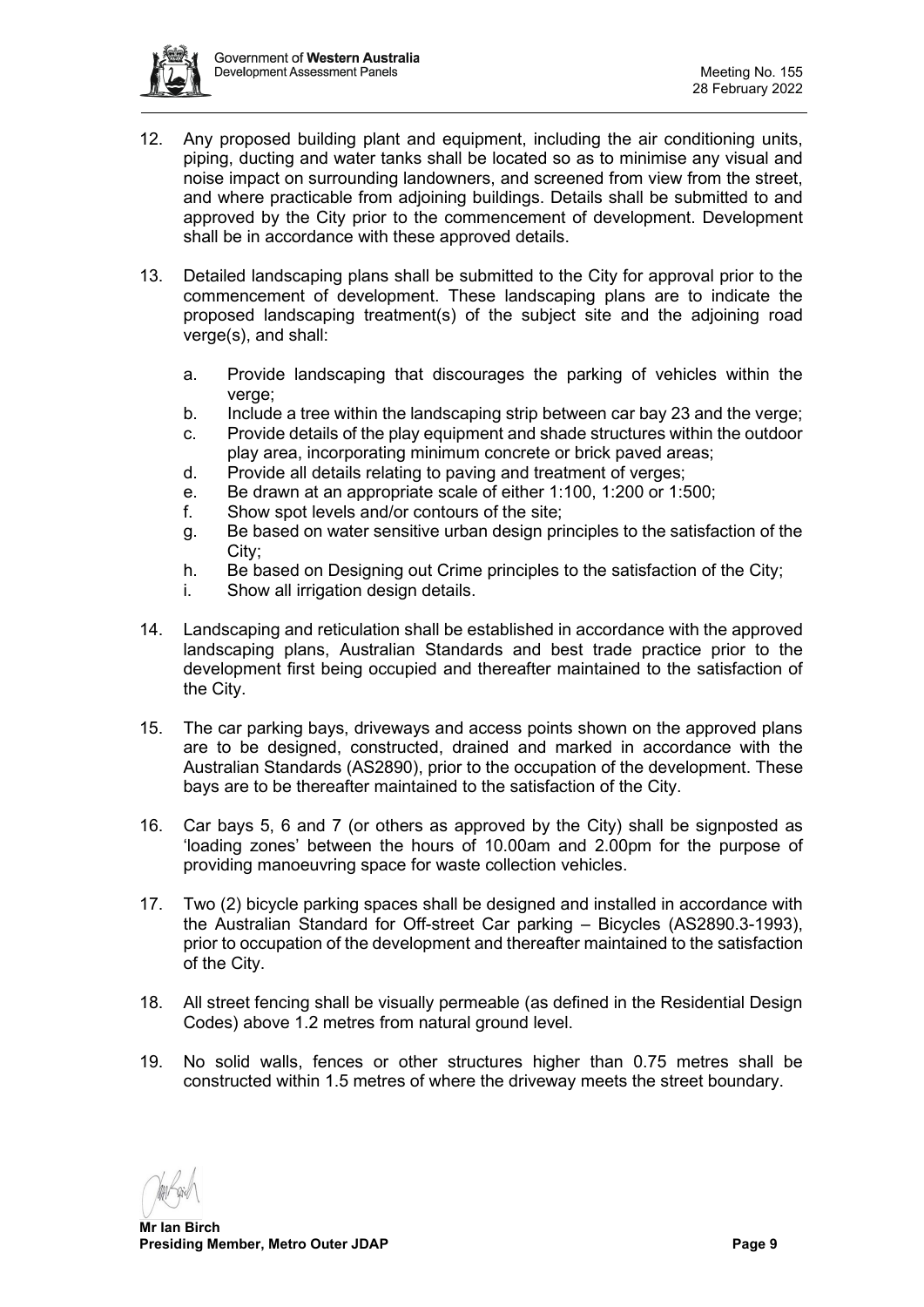

- 20. The signage shall:
	- a. not be illuminated;
	- b. not include fluorescent, reflective or retro reflective colours;
	- c. be established and thereafter maintained of a high standard

to the satisfaction of the City.

- 21. All stormwater shall be collected on-site and disposed of in a manner acceptable to the City.
- 22. All development shall be contained within the property boundaries.

#### **Advice Notes:**

1. The City of Joondalup *Local Planning Scheme No. 3* defines 'Child Care Premises' as:

*"premises where:*

- *a. an education and care service as defined in the Education and Care Services National Law (Western Australia) section 5(1), other than a family day care service as defined in that section, is provided; or*
- *b. a child care service as defined in the Child Services Act 2007 section 4 is provided."*
- 2. The City encourages the applicant/owner to incorporate materials and colours to the external surface of the development, including roofing, that have low reflective characteristics to minimise potential glare from the development impacting the amenity of the adjoining or nearby neighbours.
- 3. Any existing infrastructure/assets within the road reserve are to be retained and protected during construction of the development and are not to be removed or altered. Should any infrastructure or assets be damaged during the construction of the development, it is required to be reinstated to the satisfaction of the City.
- 4. The Construction Management Plan shall be prepared using the City's Construction Management Plan template which can be provided upon request.
- 5. The Residential Design Codes define visually permeable as:

*In reference to a wall, gate, door or fence that the vertical surface when viewed directly from the street or other public space has:*

- *a. continuous vertical or horizontal gaps of 50mm or greater width occupying not less than one third of the total surface area;*
- *b. continuous vertical or horizontal gaps less than 50mm in width, occupying at least one half of the total surface area in aggregate; or*
- *c. a surface offering equal or lesser obstruction to view.*

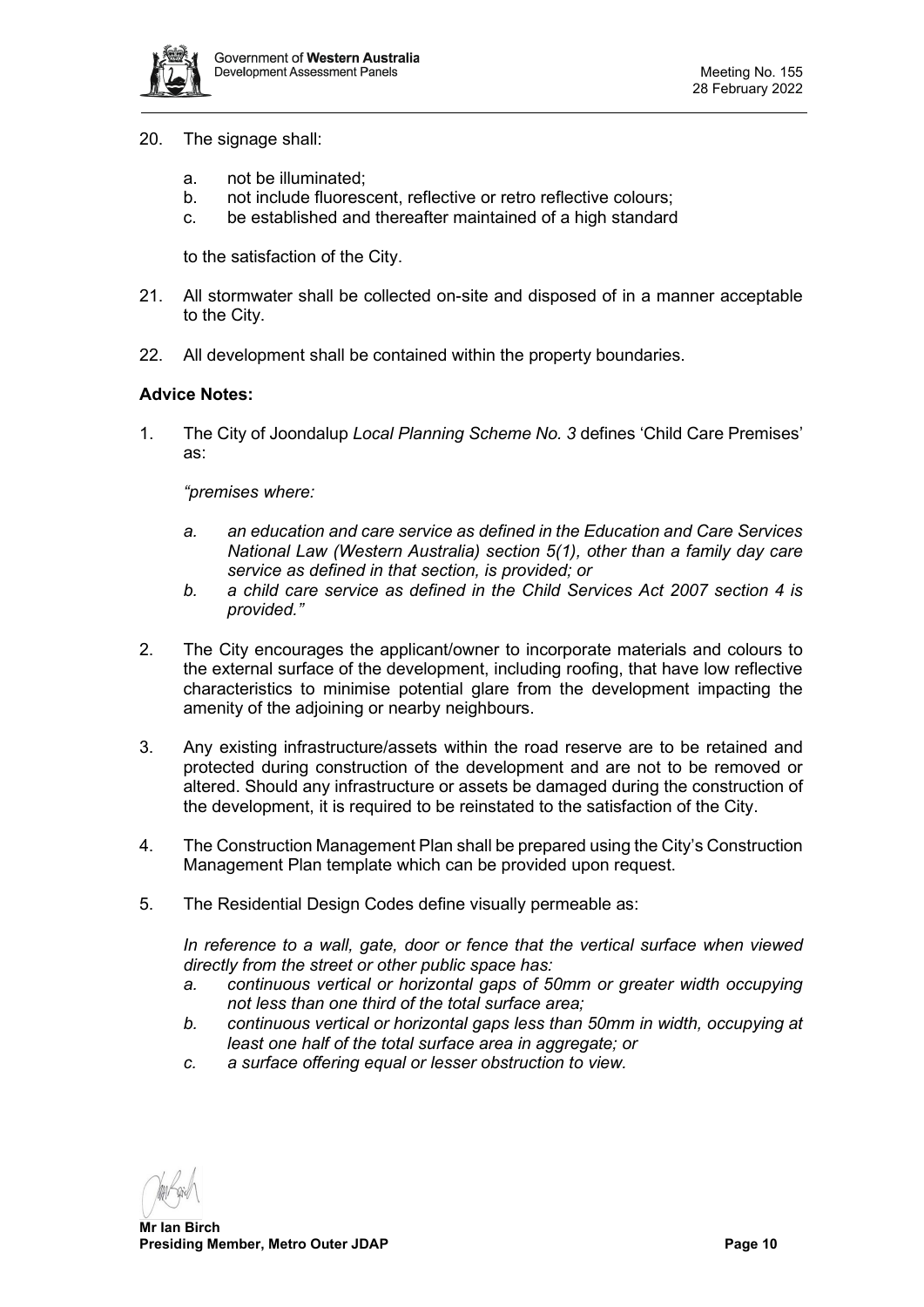

- 6. Any lighting to the centre is to be designed to minimise light spillage onto the surrounding residential properties and be in accordance with the requirements of Australian Standard AS1158.
- 7. Bin store and wash down area to be provided with a hose cock and have a concrete floor graded to an industrial floor waste connected to sewer.
- 8. The laundry is to be provided with a floor waste in accordance with the City's Local Laws. In addition to having mechanical ventilation it is recommended that laundry areas be provided with condensation dryers to minimise the likelihood of mould occurring.
- 9. Ventilation to toilets and any other room which contains a w/c must comply with the *Sewerage (Lighting, Ventilation and Construction) Regulations 1971.*
- 10. Development to be set up and run in compliance with the *Food Act 2008* and the *Australia New Zealand Food Standards Code*. Consideration should be given to having adequate number of sinks in the main kitchen including a dedicated food preparation sink. The applicant is encouraged to send detailed kitchen fit out plans to the City's Health Services for comment prior to lodging a certified building permit. For further information please contact Health & Environmental Services on 9400 4933.
- 11. There is an obligation to design and construct the development to meet compliance with the requirements of the *Environmental Protection Act 1986* and the *Environmental Protection (Noise) Regulations 1997.*

## **The Alternate Motion was put and CARRIED (4/1).**

For: Mr Ian Birch Mr Tony Arias Mr Jason Hick Cr Nigel Jones

Against: Cr Tom McLean

**REASON:** The site is zoned 'Residential' under the City's Local Planning Scheme No. 3, 'Child Care Premises' is a discretionary ("D") use within the 'Residential' zone under LPS3 and must be given due consideration. It is acknowledged that Child Care Centres are an important and necessary facility, serving local communities. The City's adopted Child Care Policy provides a guide in the exercise of discretion.

The site is on a corner, located opposite Kingsley Park, close to a school and shopping centre, which is considered an appropriate location for the use proposed.

The bulk and scale of the development is compatible with the surrounding area; set back from all boundaries and the two storey component together with selection of materials would be consistent with modern contemporary housing and generally reflects what could be approved under the R-Codes across the site. The modified plans have responded in large part to the issues/recommendations of the City's Design Review Panel.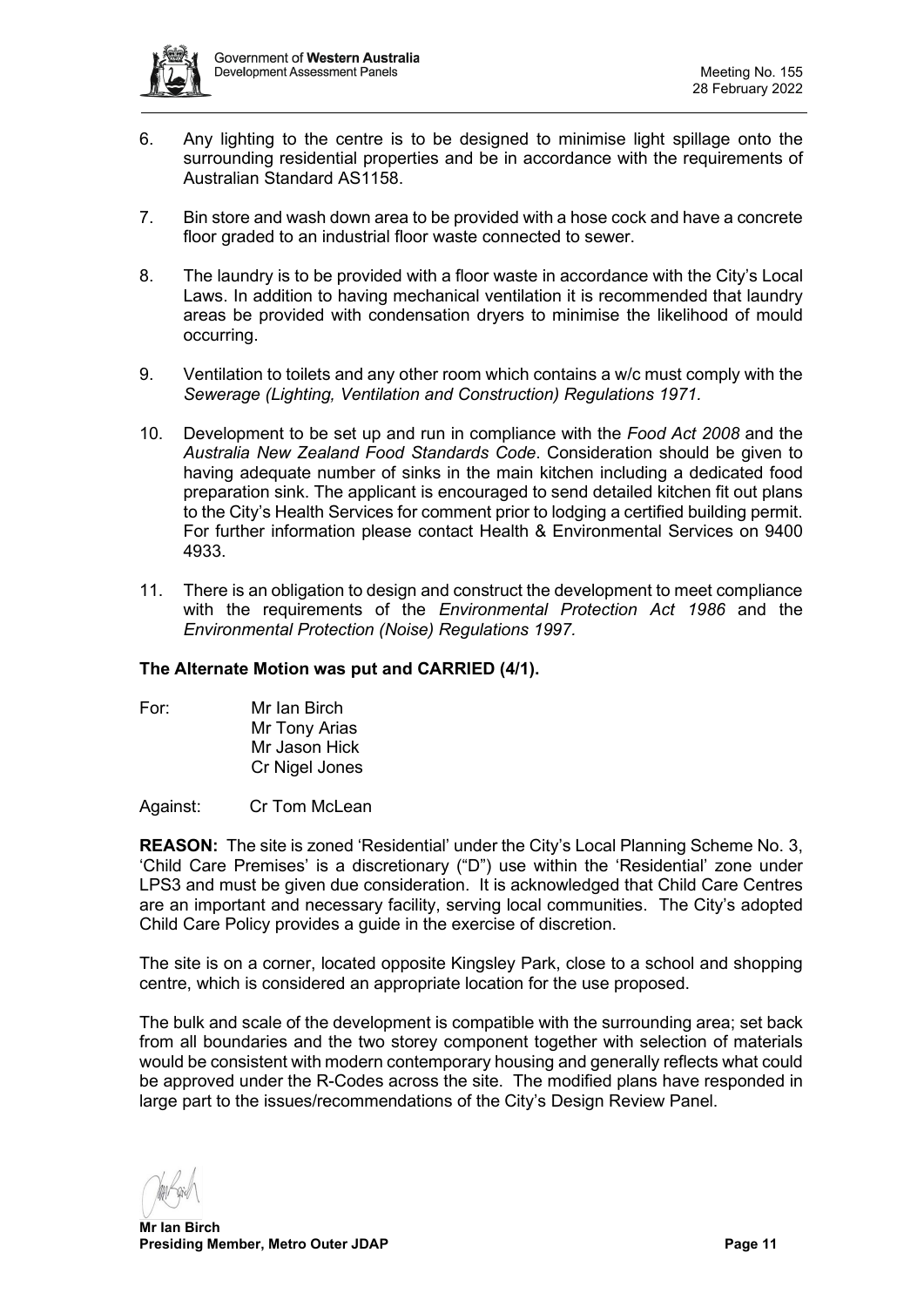

The Environmental Acoustic Assessment demonstrates that the proposal meets the *Environmental Protection (Noise) Regulations 1997, with revisions to the refused proposal further reducing noise impact.* The revised design will significantly mitigate impacts on amenity of surrounding residences by relocating noise generating activities; siting outdoor play areas and plant equipment away from residences, increasing fence height on the northern and western boundaries, providing greater separation of buildings on the northern boundary and reducing the finished floor level and height of building.

Car parking provision meets the requirements of the City's Child Care Policy and is assessed in the RAR as adequate.

The RAR concludes that the additional traffic generated by the development, as provided in the submitted Transport Impact Assessment and reviewed by City engineers, will not have a material impact on the existing road network which will continue to operate within capacity.

In the exercise of discretion relating to variations to the provisions contained in the City's adopted Child Care Policy, having regard for all relevant factors outlined above, the site is considered an appropriate location for the use proposed and the proposal will not result in undue adverse impacts on the amenity of surrounding residential properties. It was the view of the majority of panel members that the application, as amended, meets the requirements for locating in a residential zone and, with appropriate conditions, is worthy of approval.

| <b>Current SAT Applications</b> |                         |                                                                                                                                      |                                          |                       |  |  |
|---------------------------------|-------------------------|--------------------------------------------------------------------------------------------------------------------------------------|------------------------------------------|-----------------------|--|--|
| File No. &<br><b>SAT</b>        | <b>LG Name</b>          | <b>Property</b><br><b>Location</b>                                                                                                   | <b>Application</b><br><b>Description</b> | <b>Date</b><br>Lodged |  |  |
| DR No.                          |                         |                                                                                                                                      |                                          |                       |  |  |
| DAP/21/02000<br>DR203.2021      | of<br>City<br>Joondalup | (104)<br>642<br>Lot<br>Mullaloo Drive &<br>643<br>(20)<br>Lot<br>Stanford<br>Road,<br>Kallaroo                                       | Child<br>Proposed<br><b>Care Centre</b>  | 28/09/2021            |  |  |
| DAP/21/2047<br>DR257/2021       | City<br>of<br>Swan      | &<br>Lots $136$<br>(26)<br>3235 (34) Asturian<br>Drive and Lots 137<br>(238) & 138 (230)<br>Street,<br>Henley<br><b>Henley Brook</b> | Proposed<br>education facility           | 03/12/2021            |  |  |

The Presiding Member noted the following SAT Applications -

#### <span id="page-11-0"></span>**11. General Business**

The Presiding Member announced that in accordance with Section 7.3 of the DAP Standing Orders 2020 only the Presiding Member may publicly comment on the operations or determinations of a DAP and other DAP members should not be approached to make comment.